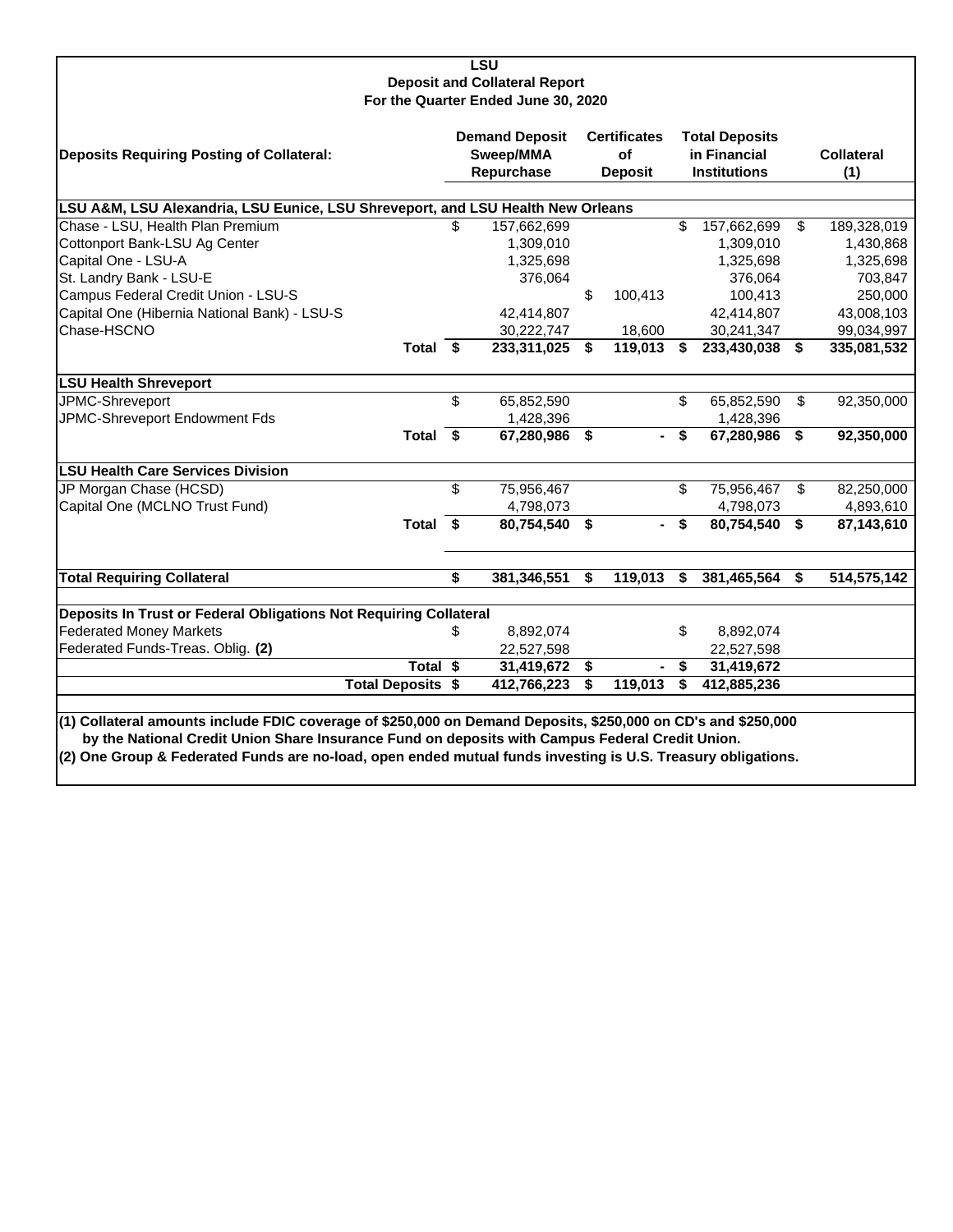### **LSU Investment Summary For the Quarter Ended June 30, 2020**

|                                                      | As of 7/1/2019                |                               | As of 9/30/2019               | As of 12/31/2019             |                              | As of 3/31/2020               |                              | As of 06/30/2020             |                              |
|------------------------------------------------------|-------------------------------|-------------------------------|-------------------------------|------------------------------|------------------------------|-------------------------------|------------------------------|------------------------------|------------------------------|
| <b>Fund Description</b>                              | Value                         | Cost                          | <b>Market Value</b>           | Cost                         | <b>Market Value</b>          | Cost                          | <b>Market Value</b>          | Cost                         | <b>Market Value</b>          |
| <b>Current Funds</b>                                 |                               |                               |                               |                              |                              |                               |                              |                              |                              |
| Cash/Sweeps                                          | \$306,865,611                 | \$433,998,088                 | \$433,998,088                 | \$323,677,143                | \$323,677,143                | \$460,774,089                 | \$460,774,089                | \$375,120,082                | \$375,120,082                |
| Money Market Accounts/Repos (A)                      | \$0                           | \$3,584,799                   | \$3,584,799                   | \$4,971,472                  | \$4,971,472                  | \$12,947,030                  | \$12,947,030                 | \$0                          | \$0                          |
| Certificates of Deposit                              | \$100,364                     | \$100,364                     | \$100,364                     | \$100,353                    | \$100,353                    | \$100,349                     | \$100,349                    | \$100,413                    | \$100,413                    |
| <b>Treasury Notes</b><br>Agency Securities (B)       | \$21,227,616<br>\$126,643,680 | \$24,248,173                  | \$25,076,720<br>\$107,507,611 | \$26,315,466<br>\$88,146,816 | \$27,045,469<br>\$87.974.002 | \$32,516,052<br>\$59,294,365  | \$34,117,320<br>\$60,481,177 | \$32,554,580<br>\$51,763,246 | \$34,083,826<br>\$54,110,875 |
| Mortgaged Backed Securities                          | \$21,114,859                  | \$106,921,423<br>\$20,134,112 | \$20,172,349                  | \$18,144,630                 | \$18,103,391                 | \$44,296,721                  | \$44,970,295                 | \$42,053,133                 | \$42,826,102                 |
| Equity Securities (C)                                | \$76,045                      | \$0                           | \$72,202                      | \$0                          | \$78,035                     | \$0                           | \$46,803                     | \$0                          | \$55,912                     |
| <b>Bond Mutual Funds</b>                             | \$44,637,463                  | \$46,697,531                  | \$44,946,666                  | \$46,697,531                 | \$45,054,888                 | \$0                           | \$0                          | \$0                          | \$0                          |
| Municipal Bonds (E)                                  | \$71,084,957                  | \$85,629,362                  | \$84,109,370                  | \$89,832,775                 | \$87,094,598                 | \$109,137,709                 | \$107,326,407                | \$117,524,424                | \$118,337,558                |
| Corporate Bonds (D)                                  | \$182,155,503                 | \$181,683,271                 | \$184,810,343                 | \$196,587,679                | \$199,478,635                | \$181,917,728                 | \$181,288,923                | \$152.202.645                | \$159,589,112                |
| Total                                                | \$773,906,098                 | \$902,997,123                 | \$904,378,512                 | \$794,473,865                | \$793,577,986                | \$914,867,303                 | \$915,793,150                | \$784,662,063                | \$797,513,403                |
| <b>Endowment Funds</b>                               |                               |                               |                               |                              |                              |                               |                              |                              |                              |
| Cash/Sweeps                                          | \$2,155,226                   | \$1,608,982                   | \$1,608,982                   | \$1,492,752                  | \$1,492,752                  | \$1,444,752                   | \$1,444,752                  | \$1,428,396                  | \$1,428,396                  |
| Money Market Accounts/Repos (A)                      | \$0                           | \$1,319,073                   | \$1,319,073                   | \$1,028,658                  | \$1,028,658                  | \$926,083                     | \$926,083                    | \$36,872                     | \$36,872                     |
| <b>Certificates of Deposit</b>                       | \$18,600                      | \$18,600                      | \$18,600                      | \$18,600                     | \$18,600                     | \$18,600                      | \$18,600                     | \$18,600                     | \$18,600                     |
| Agency Securities (B)                                | \$2,458,460                   | \$2,060,880                   | \$2,066,080                   | \$2,060,880                  | \$2,048,155                  | \$549,305                     | \$599,600                    | \$1,315,805                  | \$1,380,320                  |
| Mortgaged Backed Securities                          | \$2,061,535                   | \$1,763,865                   | \$1,801,620                   | \$1,759,270                  | \$1,774,993                  | \$1,507,120                   | \$1,601,664                  | \$1,502,541                  | \$1,608,820                  |
| Equity Securities (C)                                | \$11,033,662                  | \$2,313,179                   | \$9,649,612                   | \$5,237,760                  | \$10,299,635                 | \$5,144,962                   | \$8,400,969                  | \$5,273,918                  | \$9,965,087                  |
| <b>Mutual Funds</b>                                  | \$62,469,830                  | \$57,440,989                  | \$63,561,655                  | \$58,316,169                 | \$65,706,042                 | \$58,987,652                  | \$60,679,801                 | \$59,756,669                 | \$67,050,161                 |
| Municipal Bonds (E)<br>Corporate Bonds (D)           | \$3,160,443<br>\$9,703,121    | \$3,144,095<br>\$10,847,437   | \$3,184,648<br>\$11,139,224   | \$3,144,095<br>\$10,847,437  | \$3,151,660<br>\$11,144,007  | \$2,993,128<br>\$10,352,237   | \$3,067,348<br>\$10,246,412  | \$2,704,715<br>\$8,155,903   | \$2,769,136<br>\$8,780,099   |
| Total                                                | \$93,060,877                  | \$80,517,100                  | \$94,349,494                  | \$83,905,621                 | \$96,664,502                 | \$81,923,839                  | \$86,985,229                 | \$80,193,419                 | \$93,037,491                 |
|                                                      |                               |                               |                               |                              |                              |                               |                              |                              |                              |
| <b>Other Funds</b>                                   |                               |                               |                               |                              |                              |                               |                              |                              |                              |
| Cash/Sweeps                                          | \$4.042.419<br>\$32,544,793   | \$4,193,473                   | \$4,193,473                   | \$4,572,877                  | \$4,572,877                  | \$4,722,042                   | \$4,722,042                  | \$4,798,073                  | \$4,798,073                  |
| Money Market Accounts/Repos (A)                      | \$644,873                     | \$10,393,745<br>\$625,500     | \$10,393,745<br>\$650,631     | \$16,353,955<br>\$0          | \$16,353,955<br>\$0          | \$9,212,958<br>\$0            | \$9,212,958<br>\$0           | \$31,382,800<br>\$0          | \$31,382,800<br>\$0          |
| Agency Securities (B)<br>Equity Securities (C)       | \$380,085                     | \$0                           | \$350,226                     | \$0                          | \$346,109                    | \$0                           | \$188,331                    | \$0                          | \$221,811                    |
| Total                                                | \$37,612,170                  | \$15,212,718                  | \$15,588,075                  | \$20,926,832                 | \$21.272.941                 | \$13,935,000                  | \$14,123,331                 | \$36,180,873                 | \$36,402,684                 |
| <b>Grand Total</b>                                   | \$904,579,145                 | \$998,726,941                 | \$1,014,316,081               | \$899,306,318                | \$911,515,429                | \$1,010,726,142               | \$1,016,901,710              | \$901,036,355                | \$926,953,578                |
| Deposits in Financial Institutions                   |                               |                               |                               |                              |                              |                               |                              |                              |                              |
| Total Cash/Sweeps/MMA/Repos                          | \$345,608,049                 | \$455,098,160                 | \$455,098,160                 | \$352,096,857                | \$352,096,857                | \$490.026.954                 | \$490,026,954                | \$412,766,223                | \$412,766,223                |
| <b>Total Certificates of Deposit</b>                 | \$118,964                     | \$118,964                     | \$118,964                     | \$118,953                    | \$118,953                    | \$118,949                     | \$118,949                    | \$119,013                    | \$119,013                    |
| <b>Total Deposits</b>                                | \$345,727,013                 | \$455,217,124                 | \$455,217,124                 | \$352,215,810                | \$352,215,810                | \$490,145,903                 | \$490,145,903                | \$412,885,236                | \$412,885,236                |
| <b>Other Investments</b>                             |                               |                               |                               |                              |                              |                               |                              |                              |                              |
| <b>Treasury Notes</b>                                | \$21,227,616                  | \$24,248,173                  | \$25,076,720                  | \$26,315,466                 | \$27,045,469                 | \$32,516,052                  | \$34,117,320                 | \$32,554,580                 | \$34,083,826                 |
| Agency Securities (B)                                | \$129,747,013                 | \$109,607,803                 | \$110,224,322                 | \$90,207,696                 | \$90,022,157                 | \$59,843,670                  | \$61,080,777                 | \$53,079,051                 | \$55,491,195                 |
| Mortgaged Backed Securities                          | \$23,176,394                  | \$21,897,977                  | \$21,973,969                  | \$19,903,900                 | \$19,878,384                 | \$45,803,841                  | \$46,571,959                 | \$43,555,674                 | \$44,434,922                 |
| Equity Securities (C)                                | \$11,489,792                  | \$2,313,179                   | \$10,072,040                  | \$5,237,760                  | \$10,723,779                 | \$5,144,962                   | \$8,636,103                  | \$5,273,918                  | \$10,242,810                 |
| <b>Bond Mutual Funds</b>                             | \$44,637,463                  | \$46,697,531                  | \$44,946,666<br>\$63,561,655  | \$46,697,531                 | \$45,054,888<br>\$65,706,042 | \$0                           | \$0<br>\$60,679,801          | \$0<br>\$59,756,669          | \$0<br>\$67,050,161          |
| Mutual Funds<br>Municipal Bonds (E)                  | \$62,469,830<br>\$74,245,400  | \$57,440,989<br>\$88,773,457  | \$87,294,018                  | \$58,316,169<br>\$92,976,870 | \$90,246,258                 | \$58,987,652<br>\$112,130,837 | \$110,393,755                | \$120,229,139                | \$121,106,694                |
| Corporate Bonds (D)                                  | \$191,858,624                 | \$192,530,708                 | \$195,949,567                 | \$207,435,116                | \$210,622,642                | \$192,269,965                 | \$191,535,335                | \$160,358,548                | \$168,369,211                |
| <b>Total Other</b>                                   | \$558,852,132                 | \$543,509,817                 | \$559,098,957                 | \$547,090,508                | \$559,299,619                | \$520,580,239                 | \$526,755,807                | \$488,151,119                | \$514,068,342                |
| <b>Grand Total</b>                                   | \$904,579,145                 | \$998,726,941                 | \$1,014,316,081               | \$899,306,318                | \$911,515,429                | \$1,010,726,142               | \$1,016,901,710              | \$901,036,355                | \$926,953,578                |
| <b>LSU Paid Campuses</b>                             |                               |                               |                               |                              |                              |                               |                              |                              |                              |
| <b>Current Funds</b>                                 |                               |                               |                               |                              |                              |                               |                              |                              |                              |
| Cash/Sweeps                                          | \$145,091,212                 | \$281,630,732                 | \$281,630,732                 | \$167,349,897                | \$167,349,897                | \$298,744,561                 | \$298,744,561                | \$233,311,025                | \$233,311,025                |
| Money Market Accounts/Repos (A)                      |                               | \$3,584,799                   | \$3,584,799                   | \$4,971,472                  | \$4,971,472                  | \$12,947,030                  | \$12,947,030                 | \$0                          | \$0                          |
| Certificates of Deposit                              | \$100,364                     | \$100,364                     | \$100,364                     | \$100,353                    | \$100,353                    | \$100,349                     | \$100,349                    | \$100,413                    | \$100,413                    |
| CMO's                                                |                               |                               |                               |                              |                              | \$13,883,260                  | \$13,740,757                 | \$13,343,540                 | \$13,289,523                 |
| Agency Securities (B)                                | \$118,806,417                 | \$101,418,244                 | \$102,014,148                 | \$85,895,728                 | \$85,726,292                 | \$53,144,200                  | \$54,366,700                 | \$45,294,522                 | \$47,010,006                 |
| Mortgaged Backed Securities<br>Equity Securities (C) | \$21,073,826<br>\$76,045      | \$20,091,807                  | \$20,131,885<br>\$72,202      | \$18,102,731                 | \$18,063,391<br>\$78,035     | \$44,255,249                  | \$44,930,970<br>\$46,803     | \$42,039,685                 | \$42,813,155<br>\$55,912     |
| <b>Bond Mutual Funds</b>                             | \$44,637,463                  | \$46,697,531                  | \$44,946,666                  | \$46,697,531                 | \$45,054,888                 |                               |                              |                              |                              |
| Municipal Bonds (E)                                  | \$56,657,029                  | \$75,176,005                  | \$73,582,342                  | \$81,507,614                 | \$78,732,379                 | \$101,436,079                 | \$99,575,181                 | \$110,047,688                | \$110,753,126                |
| Corporate Bonds (D)                                  | \$158,183,933                 | \$158,430,493                 | \$160,716,063                 | \$171,250,270                | \$173,350,765                | \$151,701,234                 | \$150,164,423                | \$121,981,072                | \$127,532,047                |
| Total                                                | \$544,626,289                 | \$687,129,975                 | \$686,779,201                 | \$575,875,602                | \$573,427,472                | \$676,211,962                 | \$674,616,774                | \$566,117,945                | \$574,865,207                |
|                                                      |                               |                               |                               |                              |                              |                               |                              |                              |                              |
| <b>Endowment Funds</b>                               |                               |                               |                               |                              |                              |                               |                              |                              |                              |
| Money Market Accounts/Repos (A)                      |                               | \$1,319,073                   | \$1,319,073                   | \$1,028,658                  | \$1,028,658                  | \$926,083                     | \$926,083                    | \$36,872                     | \$36,872                     |
| <b>Certificates of Deposit</b>                       | \$18,600                      | \$18,600                      | \$18,600                      | \$18,600                     | \$18,600                     | \$18,600                      | \$18,600                     | \$18,600                     | \$18,600                     |
| Agency Securities (B)                                | \$2,458,460                   | \$2,060,880                   | \$2,066,080                   | \$2,060,880                  | \$2,048,155                  | \$549,305                     | \$599,600                    | \$1,315,805                  | \$1,380,320                  |
| Mortgaged Backed Securities                          | \$2,061,535                   | \$1,763,865                   | \$1,801,620                   | \$1,759,270                  | \$1,774,993                  | \$1,507,120                   | \$1,601,664                  | \$1,502,541                  | \$1,608,820                  |
| Equity Securities (C)<br><b>Municipal Bonds</b>      | \$11,015,092<br>\$3,160,443   | \$2,305,529<br>\$3,144,095    | \$9,629,843<br>\$3,184,648    | \$5,230,110<br>\$3,144,095   | \$10,279,693<br>\$3,151,660  | \$5,137,312<br>\$2,993,128    | \$8,384,093<br>\$3,067,348   | \$5,266,268<br>\$2,704,715   | \$9,948,283<br>\$2,769,136   |
| Corporate Bonds (D)                                  | \$9,703,121                   | \$10,847,437                  | \$11,139,224                  | \$10,847,437                 | \$11,144,007                 | \$10,352,237                  | \$10,246,412                 | \$8,155,903                  | \$8,780,099                  |
| Total                                                | \$28,417,251                  | \$21,459,479                  | \$29,159,088                  | \$24,089,050                 | \$29,445,766                 | \$21,483,785                  | \$24,843,800                 | \$19,000,704                 | \$24,542,130                 |
|                                                      |                               |                               |                               |                              |                              |                               |                              |                              |                              |
| Other Funds<br>Money Market Accounts/Repos (A)       | \$23,776,969                  | \$1,579,236                   | \$1,579,236                   | \$7,501,788                  | \$7,501,788                  | \$329,352                     | \$329,352                    | \$22,490,726                 | \$22,490,726                 |
| Agency Securities (B)                                | \$644,873                     | \$625,500                     | \$650,631                     |                              |                              |                               |                              |                              |                              |
| Total                                                | \$24,421,842                  | \$2,204,736                   | \$2,229,867                   | \$7,501,788                  | \$7,501,788                  | \$329,352                     | \$329,352                    | \$22,490,726                 | \$22,490,726                 |
| <b>Grand Total</b>                                   | \$597,465,382                 | \$710,794,190                 | \$718,168,156                 | \$607,466,440                | \$610,375,026                | \$698,025,099                 | \$699,789,926                | \$607,609,375                | \$621,898,063                |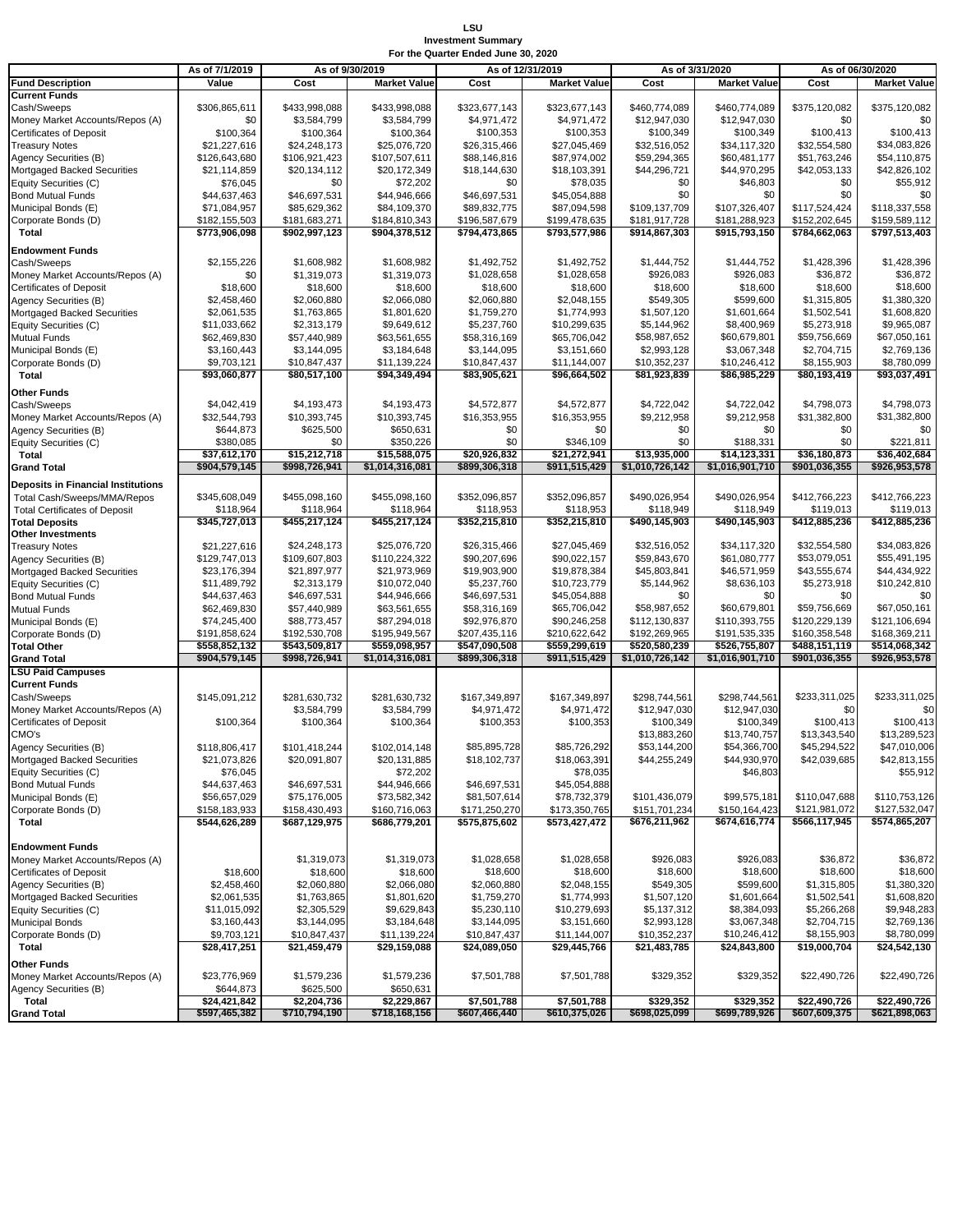### **LSU Investment Summary For the Quarter Ended June 30, 2020**

|                                 | As of 7/1/2019 | As of 9/30/2019 |                     | As of 12/31/2019 |                     |                 | As of 3/31/2020     | As of 06/30/2020 |                     |
|---------------------------------|----------------|-----------------|---------------------|------------------|---------------------|-----------------|---------------------|------------------|---------------------|
| <b>Fund Description</b>         | Value          | Cost            | <b>Market Value</b> | Cost             | <b>Market Value</b> | Cost            | <b>Market Value</b> | Cost             | <b>Market Value</b> |
| <b>LSU Health Shreveport</b>    |                |                 |                     |                  |                     |                 |                     |                  |                     |
| <b>Current Funds</b>            |                |                 |                     |                  |                     |                 |                     |                  |                     |
| Cash/Sweeps S.                  | \$89,889,498   | \$70,683,655    | \$70,683,655        | \$46,996,658     | \$46,996,658        | \$60,648,335    | \$60,648,335        | \$65,852,590     | \$65,852,590        |
| <b>Cash/Sweeps</b>              | \$89,889,498   | \$70,683,655    | \$70,683,655        | \$46,996,658     | \$46,996,658        | \$60,648,335    | \$60,648,335        | \$65,852,590     | \$65,852,590        |
| Money Market Accounts/Repos (A) |                |                 |                     |                  |                     |                 |                     |                  |                     |
| Treasury Notes (B)              | \$21,227,616   | \$24,248,173    | \$25,076,720        | \$26,315,466     | \$27,045,469        | \$32,516,052    | \$34,117,320        | \$32,554,580     | \$34,083,826        |
| <b>Agency Securities (B)</b>    | \$7,837,263    | \$5,503,179     | \$5,493,463         | \$2,251,088      | \$2,247,710         | \$6,150,165     | \$6,114,477         | \$6,468,724      | \$7,100,869         |
| Mortgaged Backed Securities (B) | \$41,033       | \$42,305        | \$40,464            | \$41,893         | \$40,000            | \$41,472        | \$39,325            | \$13,448         | \$12,947            |
| Municipal Bonds (E)             | \$14,427,928   | \$10,453,357    | \$10,527,028        | \$8,325,161      | \$8,362,219         | \$7,701,630     | \$7,751,226         | \$7,476,736      | \$7,584,432         |
| Corporate Bonds (D)             | \$23,971,570   | \$23,252,778    | \$24,094,280        | \$25,337,409     | \$26,127,870        | \$30,216,494    | \$31,124,500        | \$30,221,573     | \$32,057,065        |
| <b>Total</b>                    | \$157,394,908  | \$134,183,447   | \$135,915,610       | \$109,267,675    | \$110,819,926       | \$137,274,148   | \$139,795,183       | \$142,587,651    | \$146,691,729       |
| <b>Endowment Funds</b>          |                |                 |                     |                  |                     |                 |                     |                  |                     |
| Cash/Sweeps                     | \$2,155,226    | \$1,608,982     | \$1,608,982         | \$1,492,752      | \$1,492,752         | \$1,444,752     | \$1,444,752         | \$1,428,396      | \$1,428,396         |
| Equity Securities (C)           | \$18,570       | \$7,650         | \$19,769            | \$7,650          | \$19,942            | \$7,650         | \$16,876            | \$7,650          | \$16,804            |
| Mutual Funds                    | \$62,469,830   | \$57,440,989    | \$63,561,655        | \$58,316,169     | \$65,706,042        | \$58,987,652    | \$60,679,801        | \$59,756,669     | \$67,050,161        |
| Total                           | \$64,643,626   | \$59,057,621    | \$65,190,406        | \$59,816,571     | \$67,218,736        | \$60,440,054    | \$62,141,429        | \$61,192,715     | \$68,495,361        |
| <b>Grand Total</b>              | \$222,038,534  | \$193,241,068   | \$201,106,016       | \$169,084,246    | \$178,038,662       | \$197,714,202   | \$201,936,612       | \$203,780,366    | \$215,187,090       |
| <b>LSU HCSD</b>                 |                |                 |                     |                  |                     |                 |                     |                  |                     |
| <b>Current Funds</b>            |                |                 |                     |                  |                     |                 |                     |                  |                     |
| Cash/Sweeps                     | \$71,884,901   | \$81,683,701    | \$81,683,701        | \$109,330,588    | \$109,330,588       | \$101,381,193   | \$101,381,193       | \$75,956,467     | \$75,956,467        |
| Total                           | \$71,884,901   | \$81.683.701    | \$81,683,701        | \$109.330.588    | \$109,330,588       | \$101,381,193   | \$101,381,193       | \$75,956,467     | \$75,956,467        |
|                                 |                |                 |                     |                  |                     |                 |                     |                  |                     |
| Other Funds                     |                |                 |                     |                  |                     |                 |                     |                  |                     |
| Cash/Sweeps                     | \$4,042,419    | \$4,193,473     | \$4,193,473         | \$4,572,877      | \$4,572,877         | \$4,722,042     | \$4,722,042         | \$4,798,073      | \$4,798,073         |
| Money Market Accounts/Repos (A) | \$8,767,824    | \$8,814,509     | \$8,814,509         | \$8,852,167      | \$8,852,167         | \$8,883,606     | \$8,883,606         | \$8,892,074      | \$8,892,074         |
| Equity Securities (C)           | \$380,085      |                 | \$350,226           |                  | \$346,109           |                 | \$188,331           |                  | \$221,811           |
| <b>Total</b>                    | \$13,190,328   | \$13,007,982    | \$13,358,208        | \$13,425,044     | \$13,771,153        | \$13,605,648    | \$13,793,979        | \$13,690,147     | \$13,911,958        |
| <b>Grand Total</b>              | \$85,075,229   | \$94,691,683    | \$95,041,909        | \$122,755,632    | \$123,101,741       | \$114,986,841   | \$115,175,172       | \$89,646,614     | \$89,868,425        |
|                                 |                |                 |                     |                  |                     |                 |                     |                  |                     |
| <b>System Total</b>             | \$904,579,145  | \$998,726,941   | \$1,014,316,081     | \$899,306,318    | \$911,515,429       | \$1,010,726,142 | \$1,016,901,710     | \$901,036,355    | \$926,953,578       |

\* Negative balance in the cash/Sweeps section of the current funds does not respresent an actual negative bank balance, rather it represents a timing difference of the allocation of the current funds. \*\* Small endowment funds at LSUS were moved to the LSUS Foundation to accommodate Workday

\*\*\* LSU Paid Campuses include the following: LSU, LSU Ag Center, LSUA, LSUE, LSUS, LSU Health New Orleans, and the LSU Pennington Biomedical Research Center.

BENCHMARK NOTES (Example Only)

(A) Benchmarked against 90 day T-Bil

(B) Benchmarked against Barclay's US Agg Bond TR USD

(C) US equities benchmarked against Russell 3000 and international against MSCI emerging market

(D) Benchmarked against XYZ

(E) Benchmarked against XYZ

Disclaimer: Pursuant to PM-9, corporate bonds/notes only available for investment beginning 7-1-2011 Louisiana law provides for restrictions on maturity and allocation and may effect benchmark comparisons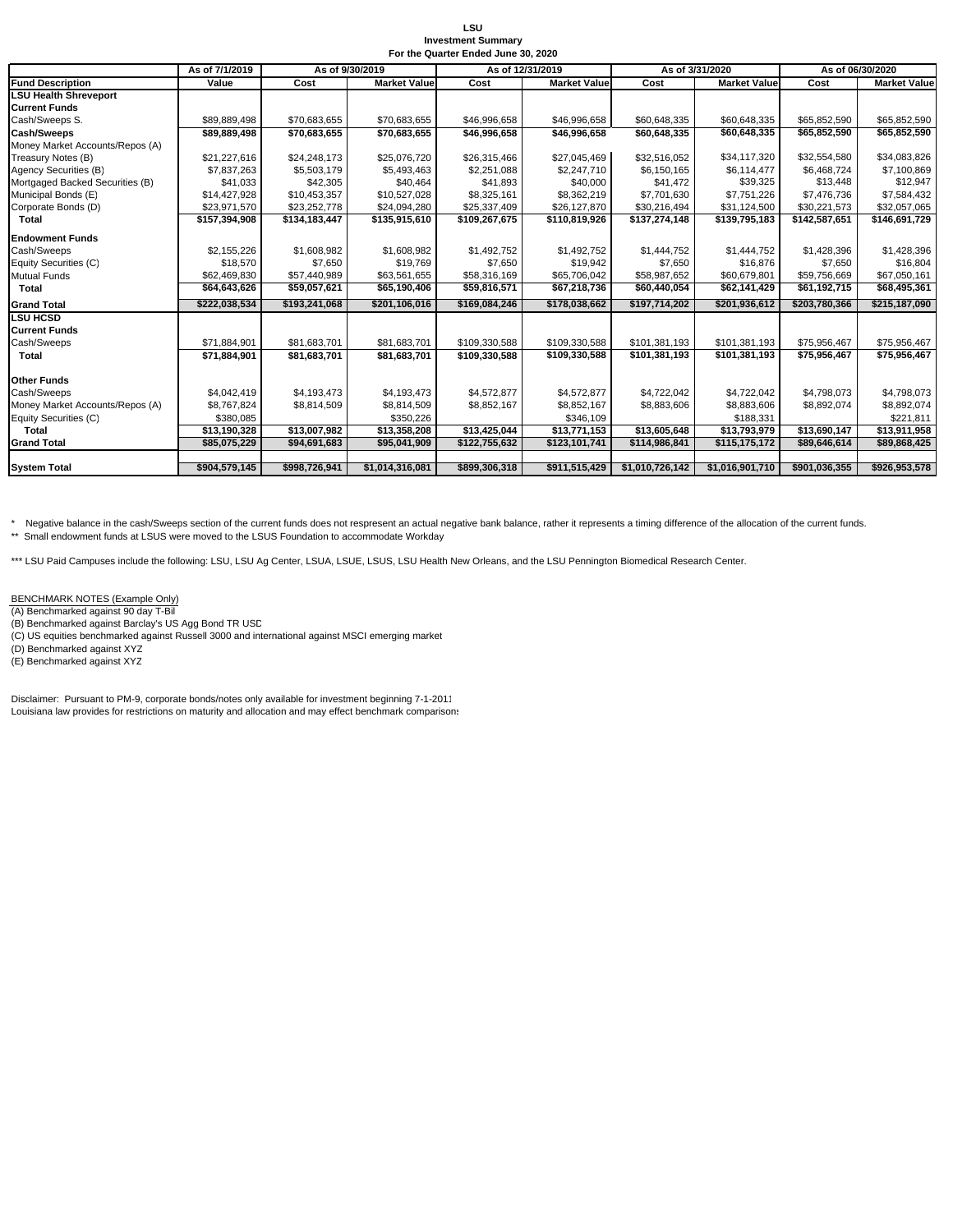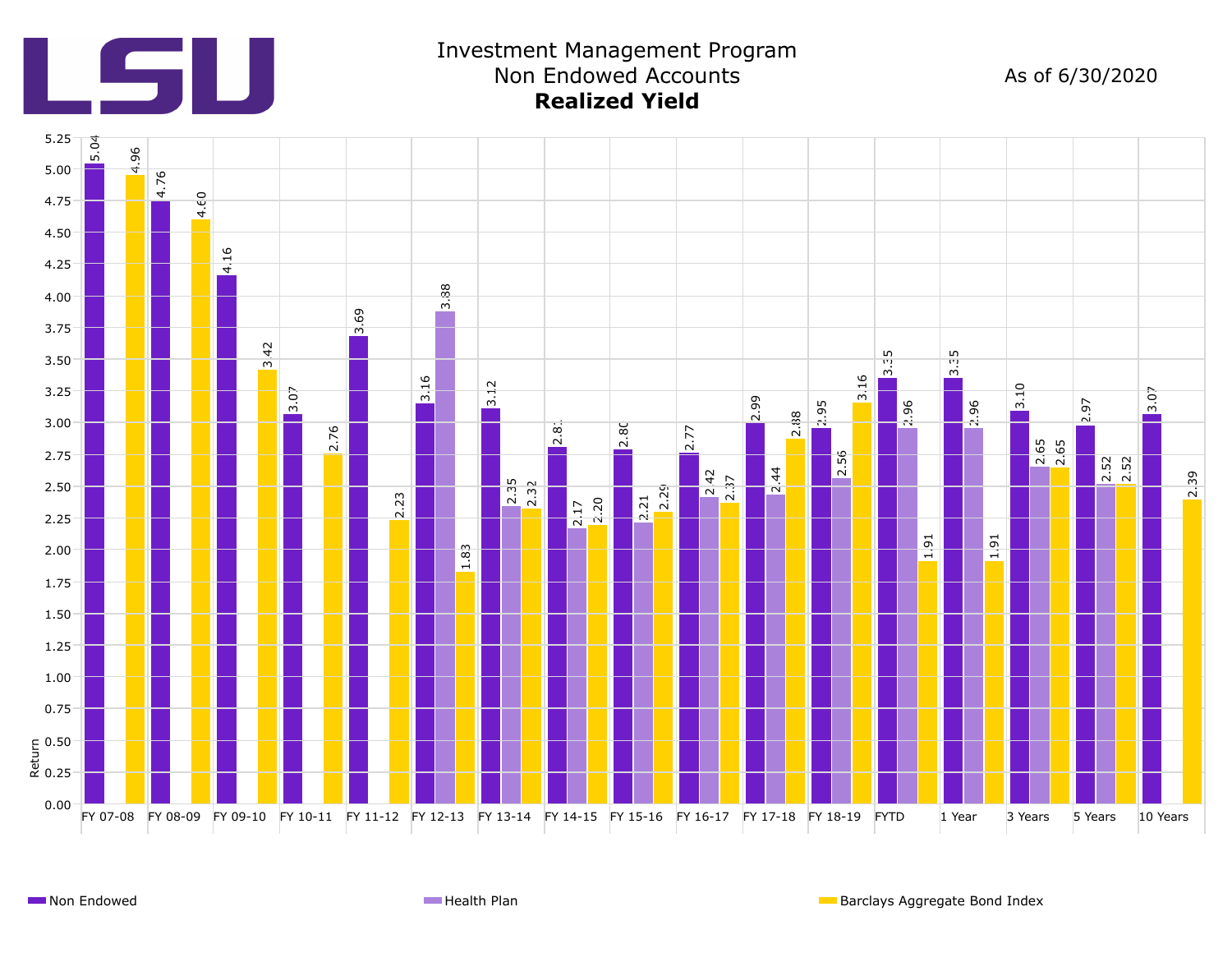

**Non Endowed Health Plan Barclays Aggregate Bond Index Health Plan** Barclays Aggregate Bond Index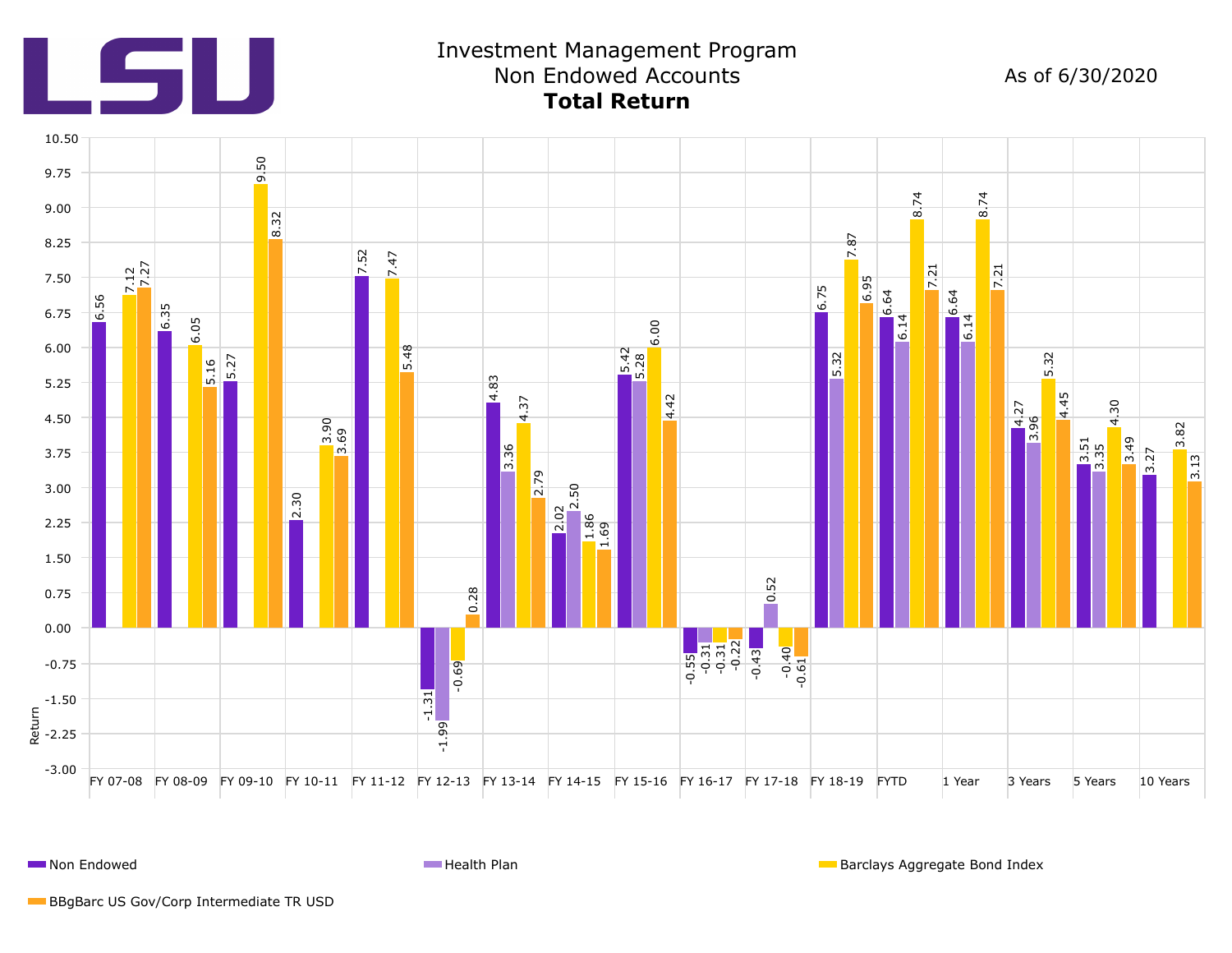## **Performance Relative to Peer Group**

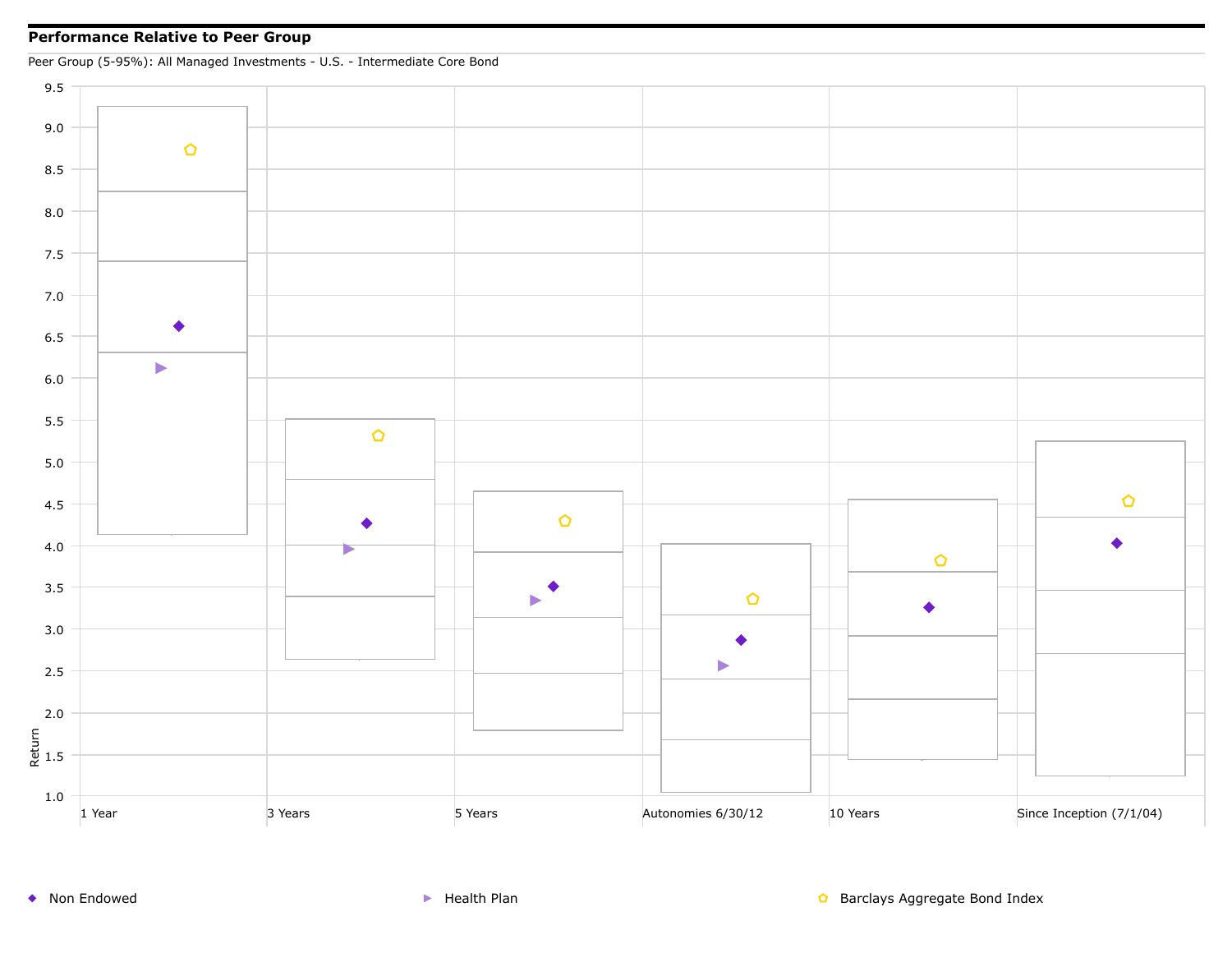



# Investment Management Program Endowed Accounts

As of 6/30/2020